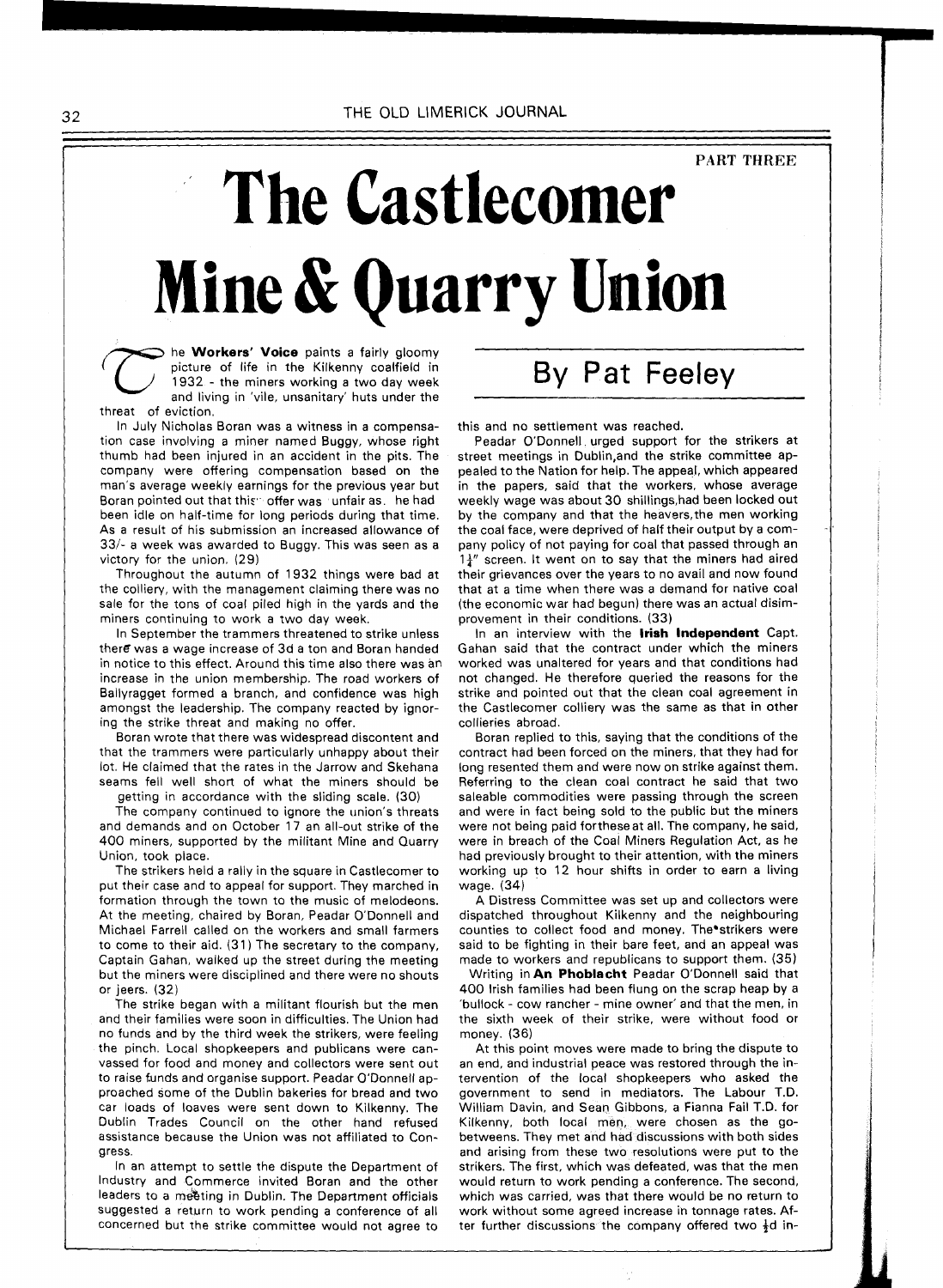

Rock Bog Colliery.

creases in the tonnage rates. This offer was put to the men and accepted. The strike was over.

The Union leaders boasted of the miners' glorious victory,There was in fact very little glory. The strikers had been brought to their knees through lack of funds and were glad of any offer that allowed them to return to work with some semblance of dignity. The strike, however, had important long term effects.

Nixie Boran took a triumphant stance and spoke of the 'glorious' strike and the fine victory. He thanked the Dublin workers who had supported them and condemned the Dublin Trades Council for refusing to come to their aid.

Flushed with success, as they saw it, the Union committee began to discuss the building of a workers' hall. During the strike they had been refused the use of the school and the old church by the priest and had to hold their meetings in the open air. The miners were angry about this as they had contributed to the building fund for the school and the new church in Moneenroe (which had been officially opened by Dr. Collier two years previously) and were determined that in future they would not be dependant on the clergy for a meeting place. The clergy naturally saw this independent mindedness as a further challenge to their power and authority.

It was at this point that Dr. Collier, the Bishop of Ossory, intervened directly. On a wet, blustery Sunday morning he travelled to Moneenroe to warn the people againt communism and to denounce the activities of the revolutionaries. He condemned the Union and the R.W.G. and called the **Workers' Voice** the voice of the devil. After Mass the congregation were asked to renew their baptismal vows. This is the highly charged ceremony which begins with the priest asking: "Do you renounce Satan?" The faithful replying: "We do renounce him." The priest asking: "And all his works?" The people replying: "We do renounce them". And so on.

While Boran, John Fitzgerald and the other radical miners left the church when this began saying that it was being used to direct the anger of the people against them. ِ (37) في الأ

Fr. Cavanagh, who had been transferred from the parish of Clogh to a city parish in Kilkenny, continued to be one of the most vocal denouncers of communism in the diocese. Early in November he preached a sermon on private property. Private property, he said, was an indisputable natural right of man but the communists and socialists were opposed to it and would abolish it if they had their way. Communism was the greatest evil of the time and the faithful, he said, should know and understand Catholic teaching on it in order to effectively combat it.

On the following Sunday he spoke again on the same subject. Communists, he said, were the avowed enemies of Catholicism and religion and guilty of sacrilege, desecration and sacerdotal murder. He advised the people to defeat them. Rhetorically he asked why should he speak of communism to the faithful and devoted Catholics of Kilkenny? Were there communists and anti-God men and women amongst them? Quite the opposite, he believed there was not one in the parish who would not die for the faith. He was just warning them in advance because the communists had made a lodgement in the country and had sent delegates to Moscow to convey fraternal greetings to the Russians. The communists, he warned, would drench the world in blood and bring untold misery to ordinary people. (38)

Canon Cavanagh's sermon was another/indication of the rising concern and anger amongst the clergy at what they saw as the increasing boldness of the radical miners as shown by the public meeting in the Town that the six week strike and now the talks of building a workers' hall.

Cavanagh, who later became Dean of the diocese, made a name for himself at this time as a strong opp nent of socialism, first as parish priest of Clogh and ater as canon of St. Canice's parish in Kilkenny city.

The final blow for the Mine and Quarry Union came in the form of a pastoral from Dr. Collier, in early January 1933. This began by saying that the clergy of the diocese of Ossory had to be especially on their guard against communist activity because there was a large coal mining district in the county which attracted communist in-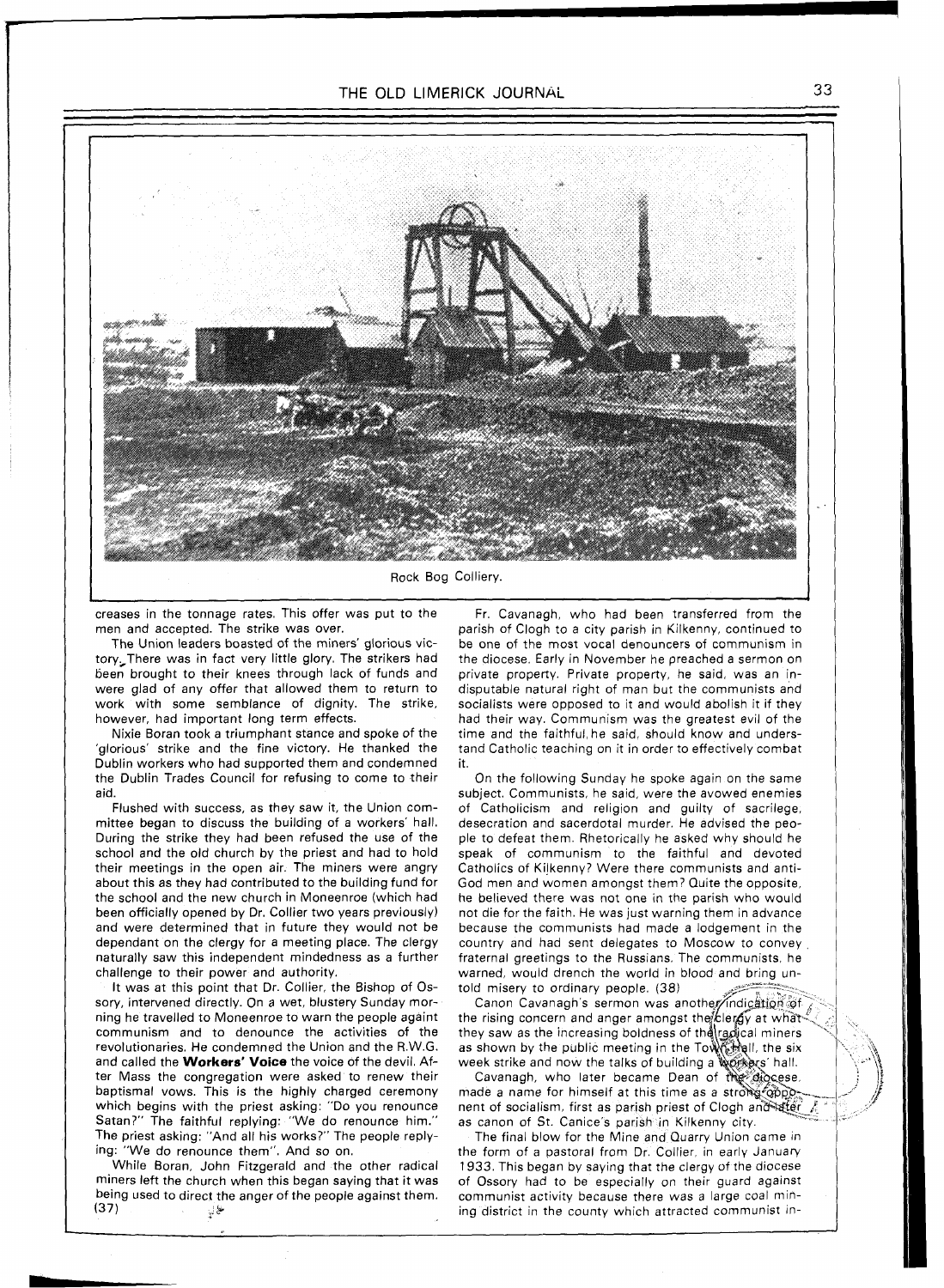terest. Recently they had observed, the bishop said, a communist push (the strike) which had the 'marks of the beast - secret inspiration from outside, paid agitators, anti-religious propaganga and incitements to looting and rioting.

This was not so. The strike resulted from long standing discontent about conditions of work and pay and took place at this particular time because of the militancy of the new union. There were no paid agitators in the coal field and the strike leaders would have been opposed to any form of riot or community strife.

The pastoral went on to say that the communist objective was to break up the established trade unions and this had been done in Kilkenny with poisoned lies, throwing labour back a hundred years.

(This note of concern for the labour movement was not usual in episcopal pastorals).

The machinery of communism, the bishop said, was in the district in the form of a 'Soviet Union cell' which had the backing of a party paper. He therefore placed the whole communist organisation in the diocese under the ban of the Church and mentioned specifically The Revolutionary Workers' Group (and 'every local union, cell or contact') and The **Workers' Voice.** No Catholic could be a member of such a union nor buy, sell or support a communist journal or paper.

It appealed to those who were Catholics and had been led astray to return to the bosom of the Church and warned, 'the leaders and agents of Bolshevism' that the Church would fight them and that the people of Ossory would not stand under the 'Red Flag of Communism' but with their bishop and priests under the 'Standard of Christ'. (39)

All supporters and members of the R.W.G. and the Mine and Quarry union were now under the ban of the church. The Church had publicly condemned them. This would have had repercussions in any lrish community in the 1930s. In Moneenroe the socialists were accused of bringing shame to the parish and they and their families were given the cold shoulder. There was continuous pressure on them from relatives and friends to publicly recant and conform. The communist miners were the talk of the whole county and for many years afterwards, in the minds of many Kilkenny people, a certain stigma attached to Moneenroe and its people.

A miner, C. Brennan Roe, writing in the **Workers' Voice** said that Wandesforde, the mine owner, having failed to defeat the miners in the strike had engineered the pastoral through his friendship with Fr. Grant the parish priest of Clogh. (40)

This friendship certainly existed and both were strongly opposed to the revolutionary miners and their activities. However, independent of this, the bishop and the clergy saw socialism as a threat to the faith, and a danger to the establishment, and were determined to crush it at every opportunity.

After the pastoral had been read in the churches, a protest march was called for Moneenroe.The parishioners marched through the mining district to demonstrate their opposition to the Union and its members. A meeting was called and Boran and the others were invited to attend. The meeting was held in the old church and was chaired by Nicholas Roe, a big farmer and a prominent local supporter of McDermott's Centre Party. The hall was packed with big farmers. The parish priest, Fr. Grant, and Mr. Gill, the local organiser for the Transport Union were also on the platform. The purpose of the meeting was to get Boran and the others to repudiate communism and to agree to rejoin the I.T.G.W.U.

The speakers condemned the miners for turning their backs on their religion and Boran was asked to denounce communism He refused, saying he stood for the lrish

working class, was the avowed enemy of capitalism and would denounce only capitalism and imperialism. The crowd began to mutter and moved towards him. Some of Boran's group were armed and the atmosphere was tense. However, the meeting concluded without violence.

In the weeks that followed the socialists came under increasing pressure from their neighbours, relatives and friends. As a result of this a good number resigned from the Union and others dropped out quietly. Boran was left with a small group of loyal supporters but the Union was broken.

Discussions were held with the I.T.G.W.U. with a view to taking in the members of the Mine and Quarry Union and it was finally agreed that they would come in as a seperate branch with Boran as their spokesman.

Commenting on the break up, the **Workers' Voice**  blamed a combination of the Prior-Wandesfordes and the Church. This was probably the case.

As the Union was disbanding a lively debate on communism was taking place in the letter pages of the local papers.

Early in January a miner, Thomas Walshe, wrote a letter to the **Kilkenny Journal** saying that there were no communists, nor communism, in Moreenroe. Walshe was a founder member of the Union, secretary of the local brach, a member of the Revolutionary Groups and prominently identified with revolutionary socialism in the area. He was not believed when he said there were no communists in Moneenroe.

The best informed letters of the controversy were written by a correspondent, who signed himself'Tirconaill'.

The first of these letters appeared in January, with the writer asking if what Walshe had said was true and who had brought Stewart the communist to Moneenroe, the Indian communist Saklatvala to Kilkenny and Fr. O'Regan to Railyard, where he had advocated support for the red Union. Who distributed the **Workers' Voice,** the 'dirty rag' of a paper that had called Fr. Cavanagh 'uncatholic and unmanly'? And why had Walshe not disassociated himself from the banned organisation of which he was a well known member?

Walshe replied the following week saying he had been pleased to meet Saklatvala who was anti-imperalist, and he accused 'Tirconaill' of raking over dead ashes in an attempt to denigrate the strike leaders who had won a victory for the miners.

In a further letter 'Tirconaill' accused Walshe of deception in saying that communism was unheard of in the colliery before the strike and quoted from the **Workers' Voice,** which commenting on the formation of the Union, referred to the leader as 'a local communist'.

At this point Walshe withdrew from the controversy saying that the workers had a right to their beliefs and that he wouldnot make any further replies to anonymous correspondents.

Letters from readers in Dublin and from as far away as the United States appeared attacking Walshe and the socialists.

A miner wrote that hunger and poverty were the real evils in Moneenroe and not communism. He suggested that a correspondent who had promised to supply the authorities with the names of all the communists in Moneenroe would be better employed making a list of families that were hungry and living in 'cowsheds'.

The letters continued throughout March, but as they were at this stage all coming from the one side, they were becoming repetitious and the readers were losing interest.

'Tirconaill' suggested that since he had by this time proved that there was communism in the county, it was unnecessary to continue the correspondence. The editor closed the column to the subject soon afterwards.